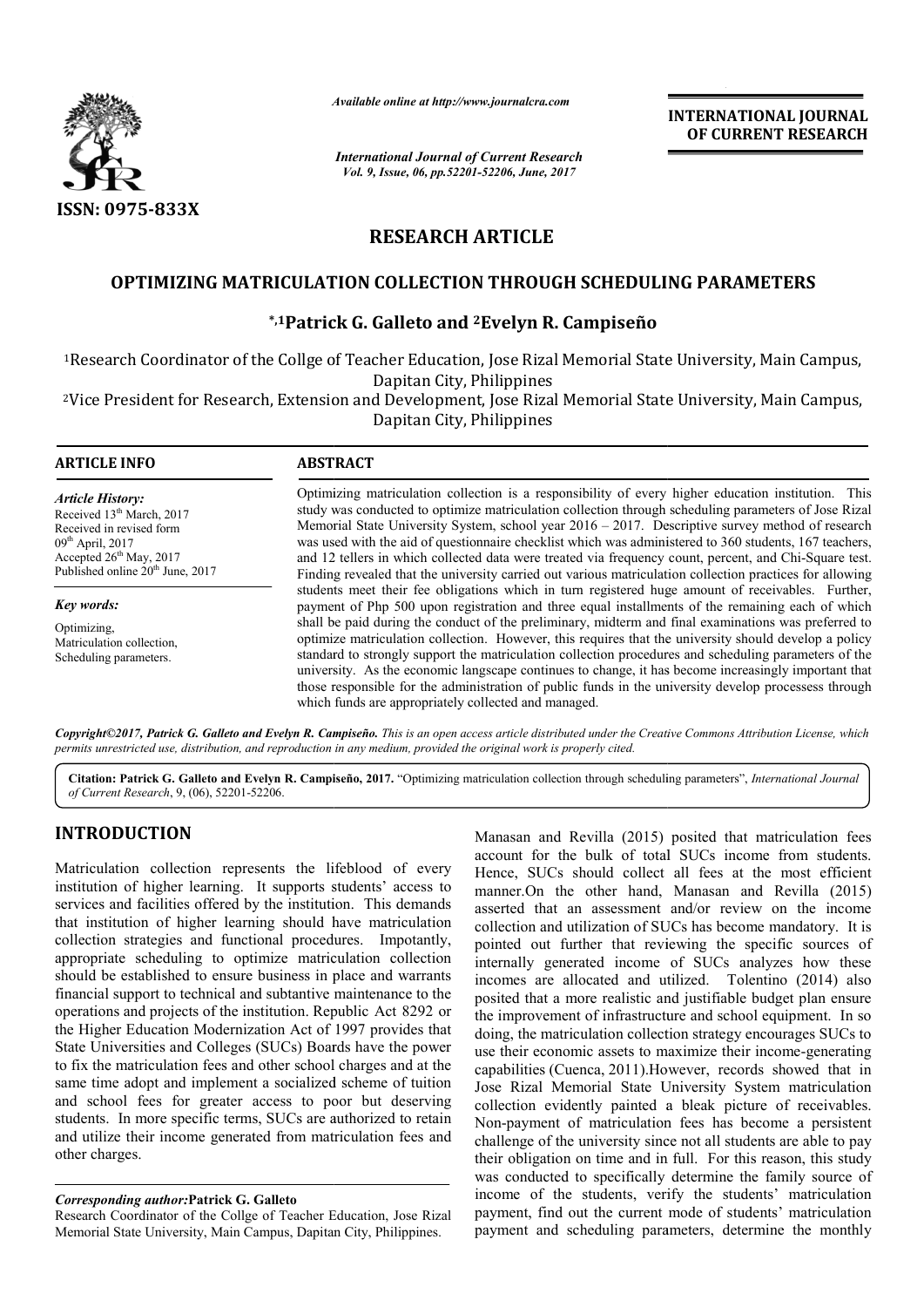receipts and statement of receivables of the university for calendar years 2013 – 2015, establish the optimal matriculation collection through scheduling parameters as perceived by the students and teachers, and establish the students' and teachers' preference on the major examination scheduling parameters. The offshoot of the study would serve as strong basis in redefining the university's matriculation collection procedure that would be both beneficial to the students and the university as a whole.

### **MATERIALS AND METHODS**

This study employed the descriptive survey method of research with the aid of the validated researcher-questionnaire checklist. Interview with student leaders was conducted to supplement the data gathered through the research instrument. There were 360 student-respondents in which 135, 110, 51, and 64 were from Dapitan, Dipolog, Katipunan, and Tampilisan, respctively; 167 teacher-respondents in which 71, 40, 26, and 30 were from Dapitan, Dipolog, Katipunan, and Tampilisan, respectively, and 12 teller-respondents in which 3, 3, 2, 2, and 2 were from Dapitan, Dipolog, Katipunan, Tampilisan, and Siocon, respectively. Frequency count and percent were used to quantify the surveyed data. Chi-Square test was also utilized to determine the significant association in the responses of the respondents in optimizing the matriculation collection and the scheduling parameters.

#### **RESULTS**

Figure 1 reveals that more than 40 percent of the surveyed students (42%) belonged to families whose income was derived from farming. This means that greater proportion of families whose students are in the university primarily depends on farming as the main source of living. This implies that the affordability of the parents to send their children to the university relies mostly in farming. This supported the fact that Zamboanga del Norte is an agricultural province. Although, it can be viewed in the figure that there were students in the university whose source of family income was derived from government and private employment. Yet, a small proportion of the students in the university engaged in fishing. The figure shows further that considerable percent of the families (12%) was involved in other activities just to earn an income. Interview revealed that some families were engaged in driving (habal-habal), sari-sari store, fruit and fish vending. Overall finding manifested that 60 percent of the surveyed students in the university belonged to below average earning family Among the farmers, about 40 percent indicated that income of the family occurred every four months which usually happened in April and August every year. Interview revealed that these families earned larger income than those with quarterly, semiannually, and monthly harvests.But, it is a disadvantage since it takes long time for the harvest to recur. However, August harvest is found timely for the opening of the semester which certainly provides the children to enrol in the university. On the other hand, quarterly harvests often fell in December, July and March. It is timely likewise for about 30 percent of the students whose family earned income in July since this month is the enrolment period in the university. It is important to note, however, that family monthly harvests were engaged by about 30 percent of the surveyed students. Interview supported that these families earned income that primarily provided the needs of the family.







**Figure 2. Occurrence of Family Income Among Farmers**

It was found out further that the family with monthly harvest often involved in lending just to send children in school. This implies that regardless of the income status of the family, education of children is a priority.It is shown in Figure 3 that monthly earners in fishing were comparable to daily earners. This means that fishers who have well planned saving scheme have the assurance of supporting their children enrolled in the university. Yet, interview revealed that many of the families involved in the fishing industry were also engaged in lending to provide capital of their fishing activities, sustain the daily needs of the family, and support the matriculation schedules of their schooling children. This is a manifestation that education is also a priority among the fishers. On the other hand, a great advantage can be seen to students whose parents were working in government and private agencies since family income is received bimonthly and monthly by bulk of the parents of the respondents (90%). Similar scenario was observed to those students with parents employed abraod (94%). Unfortunately, however, the 12 percent of the respondents whose parents were engaged as habal-habal drivers, sari-sari store owners, fruit and fish vendors, sales ladies, carpentry, masonry, and the like was the weekly and daily earners whose earnings were enough to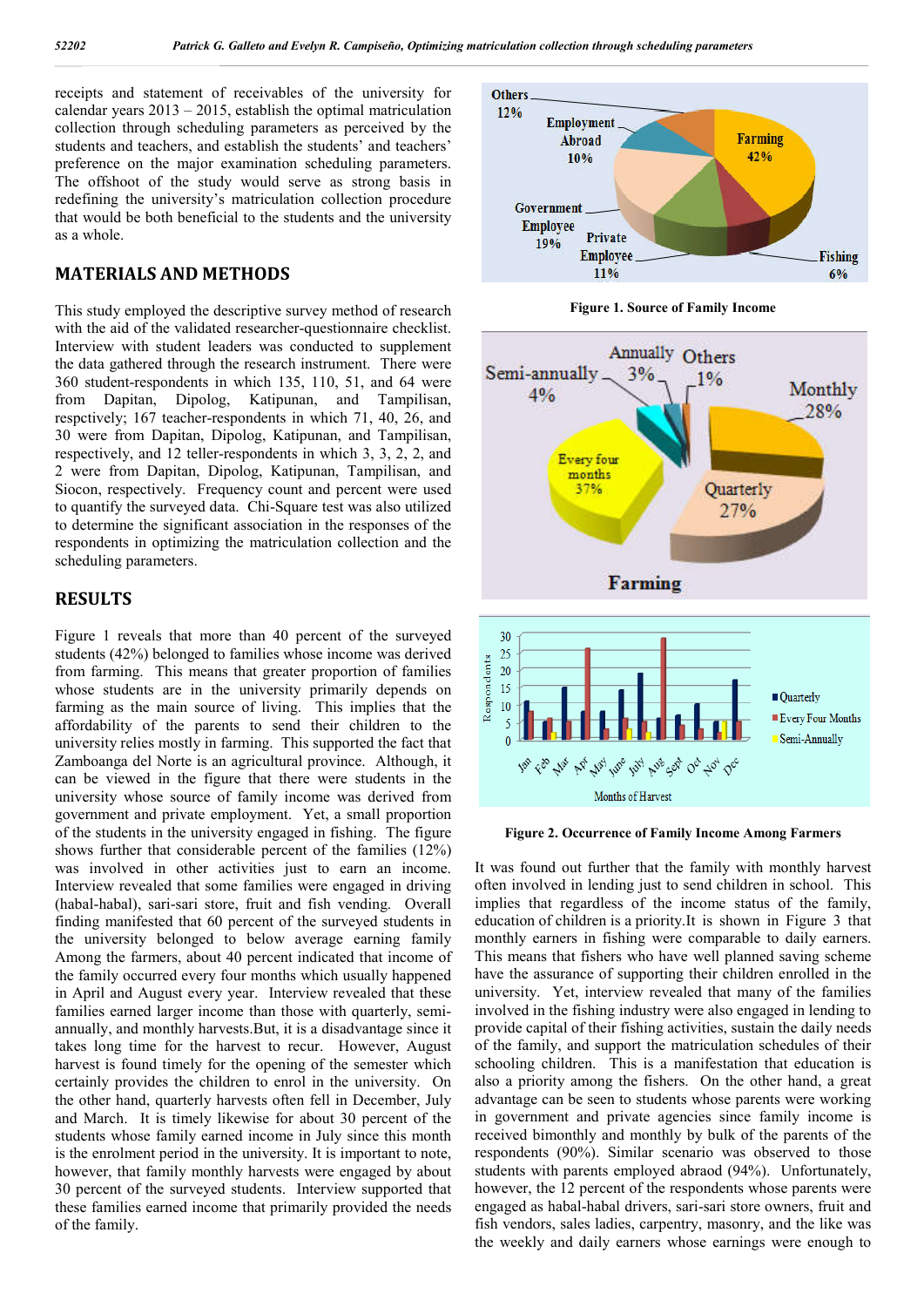support the daily needs of the family. Interview confirmed that students who belonged to these families were hired as student labors or working students in the university and others outside the university. Some also were receipient of the scholarships offered by the government and other supportive agencies. This means that a considerable number of students in the university were least earners yet they prioritized education.Figure 4 presents that about 60 percent of the students whose payment to their obligation in school was derived mainly from the family main source of income. It can be construed that matriculation collection should be scheduled to appropriately correspond to the calendar of family earnings.Presented in Table 1 is the mode of matriculation payment previously and currently practiced by the students in the university. Payment of Php 500 upon registration and installments of the remaining which were paid during the preliminary examination, midterm examination, and final examination was dominantly practiced by the students. This refuted however to the current policy of the university requiring students to pay a minimum of Php 1000 upon registration. Likewise, the table shows variations in the students' practices in paying their obligation to the university. Moreover, payment of Php 500 upon registration and the remaining was paid during enrolment of the succeeding semester was practiced by about 2 percent of the respondents. This means that these students accrued their obligation to the university and failed to settle their financial commitment on time. This scenario certainly affects the university's internally generated income. Moreover, the situation characterizes the semestral receivables of the university. Figure 5 pictures out that the monthly receipts of the university were higher in March and in October in almost all campuses of the university system. This supports to the fact that March and October are the ends of the semesters where bulk of students is expected to pay their financial obligation to the university.

A similar picture can be seen in Figure 6 where collections of almost all of the campuses of the university system were higher in March and in October. March and October for calendar year 2014 were the closing periods of the semesters where students paid their matriculation obligation to the university.In Figure 7, March, July and December reflected the highest monthly receipts. March was the closing period of the second semester, 2014 – 2015, July was the enrolment period of the first semester, 2015 – 2016, and December was the closing period of the first semester,  $2015 - 2016$ . Data showed that the large size of students in the university settled their matriculation payment during the ends of the semester. Results contradicted the current policy of the university in which students were expected to pay bigger amount during the preliminary and midterm examinations and supposedly projected higher monthly receipts.Figure 8 reveals that all campuses of the university registered receivables every at the end of the semester. Receivables ranged from more than 500 thousand pesos to almost 6 million pesos in Dapitan Campus from 2013 to 2015, more than 8 million to almost 15 million pesos in Dipolog Campus, more than 3 million to almost 9 million pesos in Katipunan Campus, more than 2 thousand to almost 9 million in Tampilisan Campus, and more than 1 million to about 3 million pesos in Siocon Campus. In comparison, Dipolog Campus registered the highest figure of receivables. This means that the current matriculation collection policy of the university is not properly implemented. The findings concluded the need of matriculation collection procedures to address the amount of receivables and thus optimize matriculation collection.



**Figure 3. Occurrence of Family Income Among Fishers, Private and Government Employee, Employment Abroad, and Others**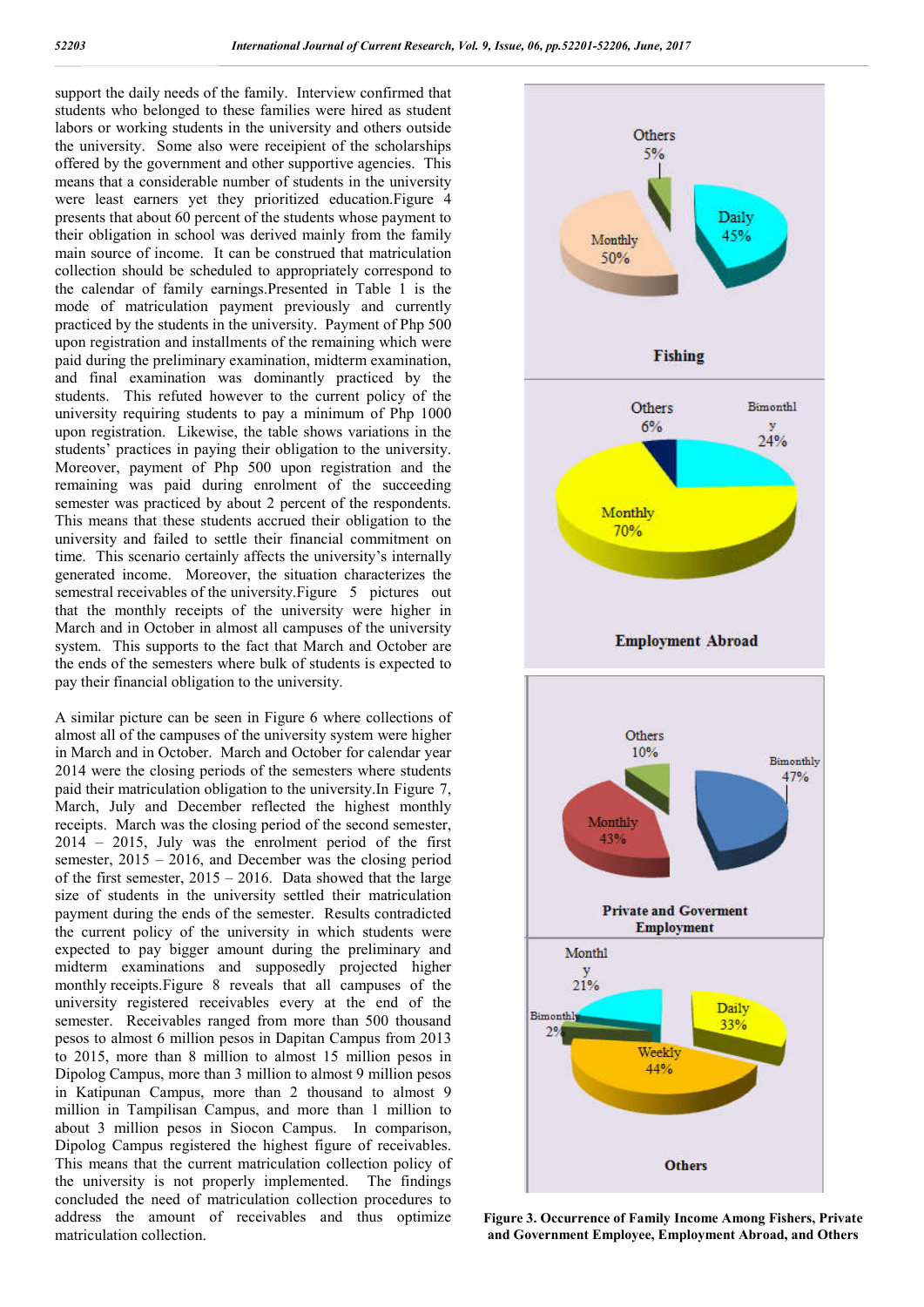#### **Table 1. Mode of Matriculation Payment Previously and Currently Practiced**

| Indicators                                                                                                  |     |  |  |
|-------------------------------------------------------------------------------------------------------------|-----|--|--|
| Cash payment during registration                                                                            |     |  |  |
| Payment of Php 500 upon registration and installments of the                                                |     |  |  |
| remaining which were paid during the preli exam, midterm exam, and final exam                               |     |  |  |
| Payment of Php 500 upon registration and installments of the remaining which                                |     |  |  |
| were paid during the midterm exam and final exam                                                            |     |  |  |
| Payment of Php 500 upon registration and the remaining was paid during                                      |     |  |  |
| the final exam                                                                                              |     |  |  |
| Payment of Php 500 upon registration and the remaining was paid monthly                                     |     |  |  |
| Payment of Php 500 upon registration and the remaining was paid during enrolment of the succeeding semester |     |  |  |
| Others                                                                                                      | 24  |  |  |
| Total                                                                                                       | 100 |  |  |

#### **Table 2.Mode of Matriculation Payment to Optimize the University Collection**

|                                                                                                 | Frequency (Percent) |            |             |               |                 |
|-------------------------------------------------------------------------------------------------|---------------------|------------|-------------|---------------|-----------------|
| Indicators                                                                                      |                     | Teachers & | $X^2$ value | p-valueat .05 | Decision        |
|                                                                                                 |                     | Tellers    |             |               |                 |
| Cash payment during registration                                                                |                     | 2          | 11.685      | 0.001         | Significant     |
|                                                                                                 | (9.2)               | (1.1)      |             |               |                 |
| Payment of Php 500 upon registration and two equal installments of the                          |                     | 15         | 4.362       | 0.037         | Significant     |
| remaining each of which shall be paid during the midterm exam and final                         | (14.7)              | (8.4)      |             |               |                 |
| exam                                                                                            |                     |            |             |               |                 |
| Payment of Php 500 upon registration and three equal installments of the                        |                     | 77         | 0.099       | 0.753         | Not Significant |
| remaining each of which shall be paid during the prelim exam, midterm                           |                     | (43.0)     |             |               |                 |
| exam and final exam                                                                             |                     |            |             |               |                 |
| Payment of Php 500 upon registration and four equal installments of the                         |                     | 28         | 3.638       | .056          | Not Significant |
| remaining each of which shall be paid during the prelim exam, midterm                           |                     | (15.6)     |             |               |                 |
| exam, semi-final exam and final exam                                                            |                     |            |             |               |                 |
| Payment of three equal installments (registration, midterm exam, and<br>final exam)             |                     | 12         | 0.158       | 0.691         | Not Significant |
|                                                                                                 |                     | (6.7)      |             |               |                 |
| Payment of four equal installments (registration, prelim exam, midterm<br>exam, and final exam) |                     | 25         | 9.269       | 0.002         | Significant     |
|                                                                                                 |                     | (14.0)     |             |               |                 |
| Payment of five equal installments (registration, prelim exam, midterm                          | (6.1)<br>35         | 20         | 0.275       | 0.600         | Not Significant |
| exam, semi-final, and final exam)                                                               |                     | (11.2)     |             |               |                 |
| Total                                                                                           |                     | 179        |             |               |                 |
|                                                                                                 | 360<br>(100)        | (100)      |             |               |                 |

#### **Table 3. Parameters to Schedule Major Examinations**

|                                                         | Frequency (Percent) |                    | $X^2$<br>value |                 | Decision        |
|---------------------------------------------------------|---------------------|--------------------|----------------|-----------------|-----------------|
| <b>Scheduling Parameters</b>                            | <b>Students</b>     | Teachers & Tellers |                | <i>p</i> -value |                 |
| Final Examinations Only                                 | 15                  | 13                 | 2.327          | 0.127           | Not Significant |
|                                                         | (4.2)               | (7.3)              |                |                 |                 |
| Midterm and Final Examinations                          | 37                  | 21                 | 0.263          | 0.608           | Not Significant |
|                                                         | (10.3)              | (11.7)             |                |                 |                 |
| Preliminary, Midterm and Final Examinations             | 238                 | 95                 | 8.608          | 0.003           | Significant     |
|                                                         | (66.1)              | (53.1)             |                |                 |                 |
| Preliminary, Midterm, Semi-Final and Final Examinations | 70                  | 50                 | 4.978          | 0.026           | Significant     |
|                                                         | (19.4)              | (27.9)             |                |                 |                 |
|                                                         | 360                 | 179                |                |                 |                 |
| Total                                                   | (100)               | (100)              |                |                 |                 |

On the other hand, Table 2 presents the mode of matriculation payment to optimize theuniversity's matriculation collection as perceived by the students and teachers/tellers. The table shows differences between the opinions of the students and teachers/tellers along cash payment during registration, payment of Php 500 upon registration and two equal installments of the remaining each of which shall be paid during the midterm exam and final exam, and payment of four equal installments (registration, prelim exam, midterm exam, and final exam). This means that the opinions of the two groups do not conform to these payment schemes.The table also presents that students and teachers/tellers were homogeneously unfavored along payment of Php 500 upon registration and three equal installments of the remaining each of which shall be paid during the prelim exam, midterm exam and final exam (about 56% of the students and 57% of the teachers/tellers); payment of Php 500 upon registration

and four equal installments of the remaining each of which shall be paid during the prelim exam, midterm exam, semi-final exam and final exam (90% of the students and about 85% of the teachers/tellers); payment of three equal installments (registration, midterm exam, and final exam) (about 94% of the students and the teachers/tellers); and payment of five equal installments (registration, prelim exam, midterm exam, semifinal, and final exam) (91% of the students and about 89% of the teachers/tellers). On the positive side, however, about 45 percent of the students and 43 percent of the teachers/tellers preferred payment of Php 500 upon registration and three equal installments of the remaining each of which shall be paid during the preliminary examination, midterm examination and final examination. This means that the two groups uniformly favored in this payment scheme to optimize the matriculation collection of the university. However, this necessitates that strict implementation of the matriculation collection through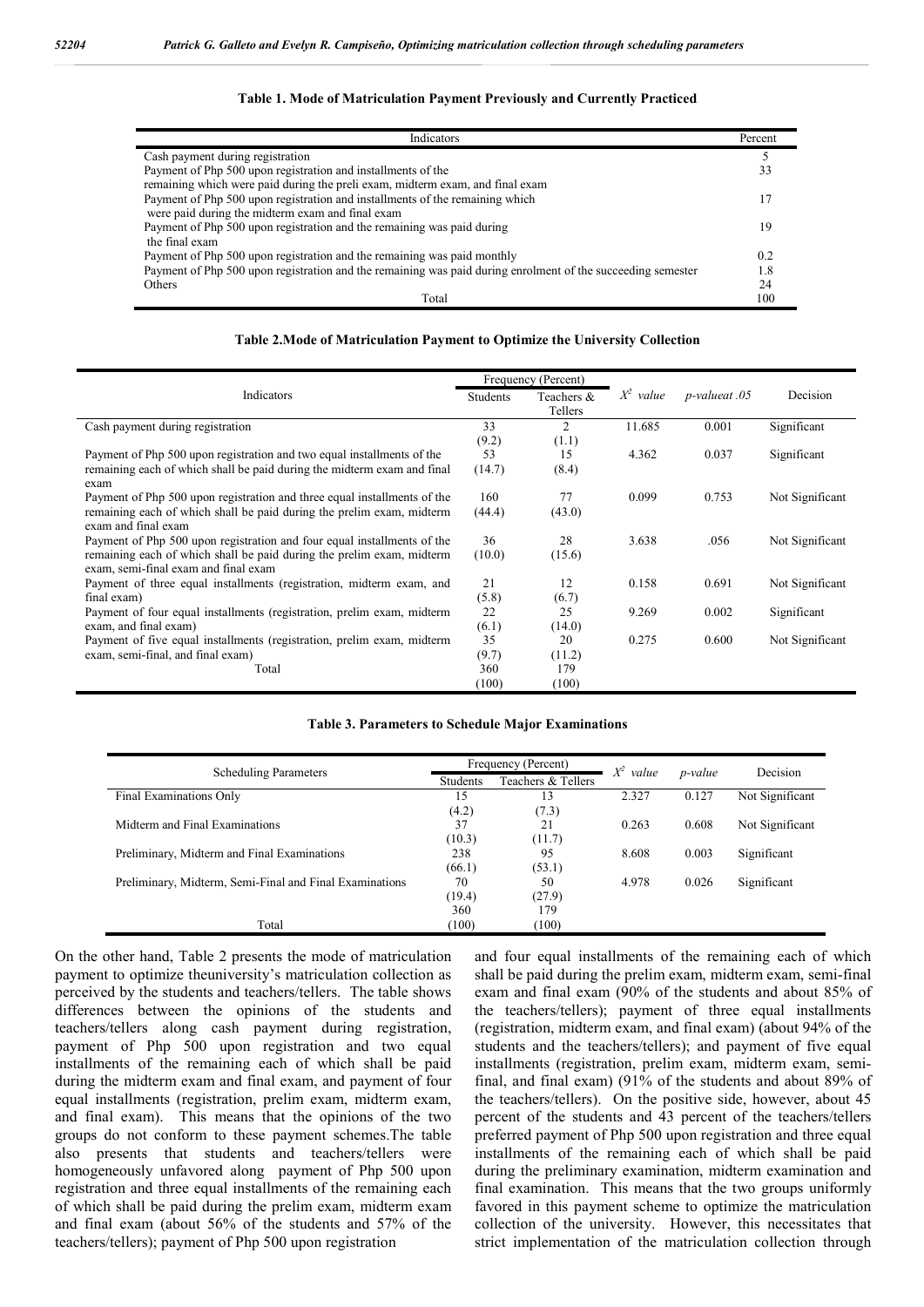scheduling parameters should be observed in the university system. Moreover, a policy standard should be formulated and to be approved by the Board of Regents to strongly support the matriculation collection procedures in the university.Table 3 reveals the major examination schedules.







**Figure 5. Monthly Receipts of the University for the Calendar Year 2013**



**Figure 6. Monthly Receipts of the University for the Calendar Year 2014**



**Figure 7. Monthly Receipts of the University for the Calendar Year 2015**



**Figure 8.Receivables from March of 2013 to December of 2015**

As reflected in the table, about 96 percent of the studentrespondents and about 93 percent of the teachers/tellers homogeneously unfavored to have only final examinations. Similarly, about 90 percent of both the students and the teachers/tellers homogeneously unfavored to have midterm and final examinations. This means that final examinations only, and midterm and final examinations were not favorably preferred by both the students and the teachers/tellers.On the other hand, the table shows further that more than 65 percent of the students and about 54 percent of the teachers/tellers preferred three major examinations, namely: preliminary, midterm, and final examinations. However, responses of the students differed significantly from that of the teachers/tellers along these schedules of major examinations. This means that the two groups are not homogeneously favored to have three major examinations in a semester. The implication is obviously seen that the frequency counts are not identically distributed across the two groups. Finding also supports the above finding that matriculation collection should be done during the preliminary, midterm, and final examinations. However, this requires that the university should establish strong basis in the formulation of matriculation collection policy that will be strictly implemented and to be treated as part of the quality management system of the university.

### **DISCUSSION**

As the economic landscape continues to change, it has become increasingly important that those responsible for the administration of public funds in the university develop processess through which funding lines and internally generated income are appropriately managed for the benefit of all. The Jose Rizal Memorial State University System over many years focused on enabling students' access to higher education and, in so doing, has currently a variety of collection practices for allowing students meet their fee obligations which in turn register huge amount of receivables.It is concluded that defining the appropriate procedures for the collection of fees is a necessity and should be used as a guideline. The alarming statement of receivables provides a source of reference for the university to follow when managing its fee collection process. Through the development of matriculation collection procedures with appropriate scheduling parameters on major examinations, the university could work with the understanding that national economic factors have directly influenced the everyday lives and affordability of all students in the university. While the university acknowledges the economic hardships that many students are facing, the university is also dealing with reduced government funding and therefore